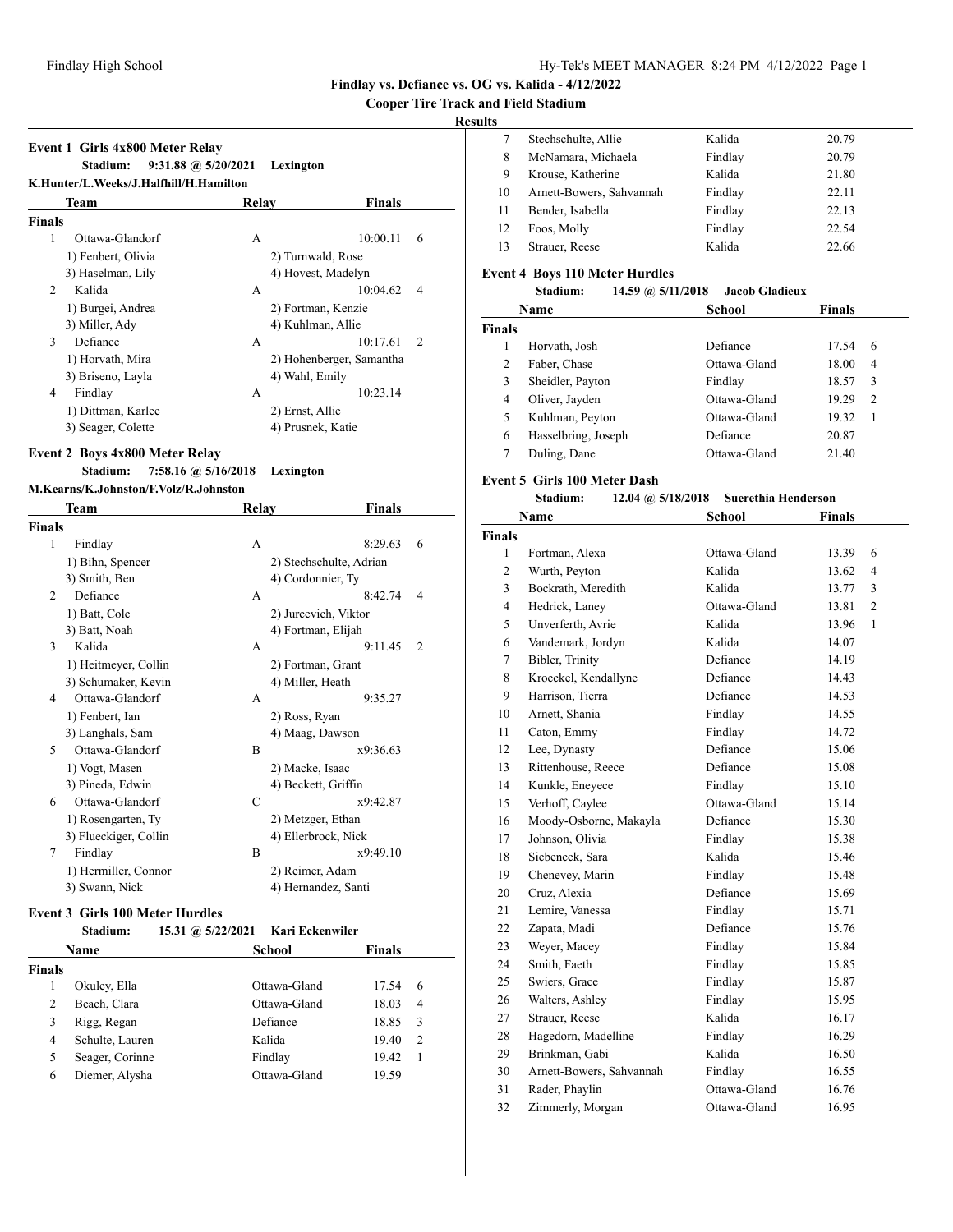**Cooper Tire Track and Field Stadium**

## **Results**

|                | Finals  (Event 5 Girls 100 Meter Dash) |                       |               |              |
|----------------|----------------------------------------|-----------------------|---------------|--------------|
|                | <b>Name</b>                            | <b>School</b>         | <b>Finals</b> |              |
| 33             | Thomas, Heaven                         | Defiance              | 16.97         |              |
| 34             | Lawless, Zowie                         | Findlay               | 17.46         |              |
| 35             | Fry, Darcy                             | Defiance              | 17.50         |              |
|                |                                        |                       |               |              |
|                | <b>Event 6 Boys 100 Meter Dash</b>     |                       |               |              |
|                | Stadium:<br>10.78 $\omega$ 5/12/2021   | <b>Micah Gremling</b> |               |              |
|                | <b>Name</b>                            | <b>School</b>         | <b>Finals</b> |              |
| <b>Finals</b>  |                                        |                       |               |              |
| $\mathbf{1}$   | Ireland, Ben                           | Findlay               | 11.31         | 6            |
| $\overline{c}$ | Moore, Israel                          | Findlay               | 11.78         | 4            |
| 3              | Schroeder, Alec                        | Ottawa-Gland          | 11.99         | 3            |
| 4              | Fersch, Drew                           | Kalida                | 12.00         | 2            |
| 5              | Wilder, Anthony                        | Defiance              | 12.11         | $\mathbf{1}$ |
| 6              | Verhoff, Noah                          | Kalida                | 12.15         |              |
| 7              | Warnecke, Ethan                        | Kalida                | 12.37         |              |
| 8              | Eickholt, Blake                        | Kalida                | 12.56         |              |
| 9              | Carrillo, Manny                        | Ottawa-Gland          | 12.83         |              |
| 10             | Chaipichit, Earth                      | Findlay               | 13.08         |              |
| 11             | Siefker, Dylan                         | Kalida                | 13.13         |              |
| 12             | Horstman, Derek                        | Ottawa-Gland          | 13.23         |              |
| 13             | Geckle, Jacob                          | Kalida                | 13.29         |              |
| 14             | Frierson, Brandon                      | Findlay               | 13.33         |              |
| 15             | Rode, Greyson                          | Findlay               | 13.47         |              |
| 16             | Morman, Gavin                          | Ottawa-Gland          | 13.48         |              |
| 17             | Freeman, Logan                         | Ottawa-Gland          | 13.49         |              |
| 18             | Hoeffel, Nikita                        | Defiance              | 13.64         |              |
| 19             | Sheets, Tyler                          | Findlay               | 13.64         |              |
| 20             | Parker, Braden                         | Findlay               | 13.66         |              |
| 21             | Verhoff, Ryan                          | Kalida                | 13.68         |              |
| 22             | Hoyt, Zach                             | Ottawa-Gland          | 13.71         |              |
| 23             | Hanson, Caleb                          | Findlay               | 13.74         |              |
| 24             | von der Embse, Gabe                    | Kalida                | 13.75         |              |
| 25             | Fitch, Blaze                           | Defiance              | 13.80         |              |
| 26             | Inthavone, Geoffrey                    | Findlay               | 13.81         |              |
| 27             | Felkey, Larkin                         | Ottawa-Gland          | 13.88         |              |
| 28             | Boop, Tristen                          | Findlay               | 14.17         |              |
| 29             | Lewis, John                            | Defiance              | 14.35         |              |
| 30             | Helmke, Grant                          | Kalida                | 14.39         |              |
| 31             | Duvall, Tristan                        | Findlay               | 14.56         |              |
| 32             | Durian, Cooper                         | Findlay               | 14.86         |              |
| 33             | Luersman, Jonathan                     | Kalida                | 15.67         |              |

#### **Event 7 Girls 4x200 Meter Relay**

# **Stadium: 1:42.87 @ 5/16/2018 Lima Senior**

|               | Team                | Relav | Finals                  |
|---------------|---------------------|-------|-------------------------|
| <b>Finals</b> |                     |       |                         |
|               | Ottawa-Glandorf     | В     | x1:53.25                |
|               | 1) Paniagua, Brylee |       | 2) Fox, Averie          |
|               | 3) Okuley, Ella     |       | 4) Recker, Mackenzie    |
| 2             | Defiance            | А     | 1:55.90<br>6            |
|               | 1) Rigg, Regan      |       | 2) Bibler, Trinity      |
|               | 3) Renn, Joslyn     |       | 4) Kroeckel, Kendallyne |

| . . |                      |   |                          |   |  |
|-----|----------------------|---|--------------------------|---|--|
|     | Findlay              | А | 1.5594                   | 4 |  |
|     | 1) Laird, Elizabeth  |   | 2) Ragland, Hannah       |   |  |
|     | 3) Seager, Corinne   |   | 4) Stechschulte, Katelyn |   |  |
|     | Kalida               | А | 1:56.23                  |   |  |
|     | 1) Bockrath, Kaylyn  |   | 2) Gardner, Alexandria   |   |  |
|     | 3) Unverferth, Avrie |   | 4) Vandemark, Jordyn     |   |  |
|     |                      |   |                          |   |  |

## **Event 8 Boys 4x200 Meter Relay**

# **Stadium: 1:28.33 @ 5/15/2015 Lima Senior**

# **J.Walker/B.Mays Jr/D.Fisher/R.Stafford**

|                | Team                   | Relay | <b>Finals</b>       |   |
|----------------|------------------------|-------|---------------------|---|
| Finals         |                        |       |                     |   |
| 1              | Findlay                | A     | 1:33.36             | 6 |
|                | 1) Theis, Alex         |       | 2) Little, Reese    |   |
|                | 3) Miles, Avion        |       | 4) Ireland, Ben     |   |
| $\overline{c}$ | Ottawa-Glandorf        | A     | 1:37.08             | 4 |
|                | 1) Morman, Landon      |       | 2) Cantrell, Trevor |   |
|                | 3) Schmitz, Will       |       | 4) Schroeder, Alec  |   |
| 3              | Defiance               | A     | 1:37.19             | 2 |
|                | 1) Tressler, Trevor    |       | 2) DeTray, Evan     |   |
|                | 3) Graves, Sevontre    |       | 4) Horvath, Josh    |   |
| 4              | Findlay                | B     | x1:42.30            |   |
|                | 1) Rode, Greyson       |       | 2) Reuille, Matthew |   |
|                | 3) Chaipichit, Earth   |       | 4) Johnston, Grant  |   |
| 5              | Kalida                 | B     | x1:42.99            |   |
|                | 1) Warnecke, Ethan     |       | 2) Fersch, Brady    |   |
|                | 3) Eickholt, Blake     |       | 4) Schultz, Dawson  |   |
| 6              | Ottawa-Glandorf        | C     | x1:44.70            |   |
|                | 1) Metzger, Ethan      |       | 2) Ellerbrock, Nick |   |
|                | 3) Hoyt, Zach          |       | 4) Kuhlman, Peyton  |   |
| 7              | Ottawa-Glandorf        | B     | x1:45.07            |   |
|                | 1) Ross, Ryan          |       | 2) Freeman, Logan   |   |
|                | 3) Carrillo, Manny     |       | 4) Maag, Dawson     |   |
| 8              | Kalida                 | A     | 1:50.56             |   |
|                | 1) Verhoff, Ryan       |       | 2) Siefker, Dylan   |   |
|                | 3) von der Embse, Gabe |       | 4) Wurth, Connor    |   |
| ∽              | (0.011.40035)          |       |                     |   |

## **Event 9 Girls 1600 Meter Run**

#### **Stadium: 4:59.96 @ 5/15/2015 Haley Hess**

|               | Name              | <b>School</b> | <b>Finals</b>             |  |
|---------------|-------------------|---------------|---------------------------|--|
| <b>Finals</b> |                   |               |                           |  |
| 1             | Wahl, Emily       | Defiance      | 5:53.28<br>6              |  |
| 2             | Seager, Colette   | Findlay       | 5:57.36<br>4              |  |
| 3             | Clarke, Lindsay   | Findlay       | 5:57.47<br>3              |  |
| 4             | Cassata, Lindsey  | Findlay       | 5:58.54<br>$\overline{2}$ |  |
| 5             | Hovest, Madelyn   | Ottawa-Gland  | 6:00.44<br>1              |  |
| 6             | Turnwald, Rose    | Ottawa-Gland  | 6:00.61                   |  |
| 7             | Kuhlman, Allie    | Kalida        | 6:15.74                   |  |
| 8             | Bihn, Amber       | Findlay       | 6:30.20                   |  |
| 9             | Kahle, Erica      | Kalida        | 6:46.59                   |  |
| 10            | Houck, Maddie     | Kalida        | 6:51.98                   |  |
| 11            | Mueller, Karla    | Defiance      | 6:53.79                   |  |
| 12            | Treece, Phoebe    | Findlay       | 6:55.15                   |  |
| 13            | Cancellare, Fiona | Findlay       | 7:57.76                   |  |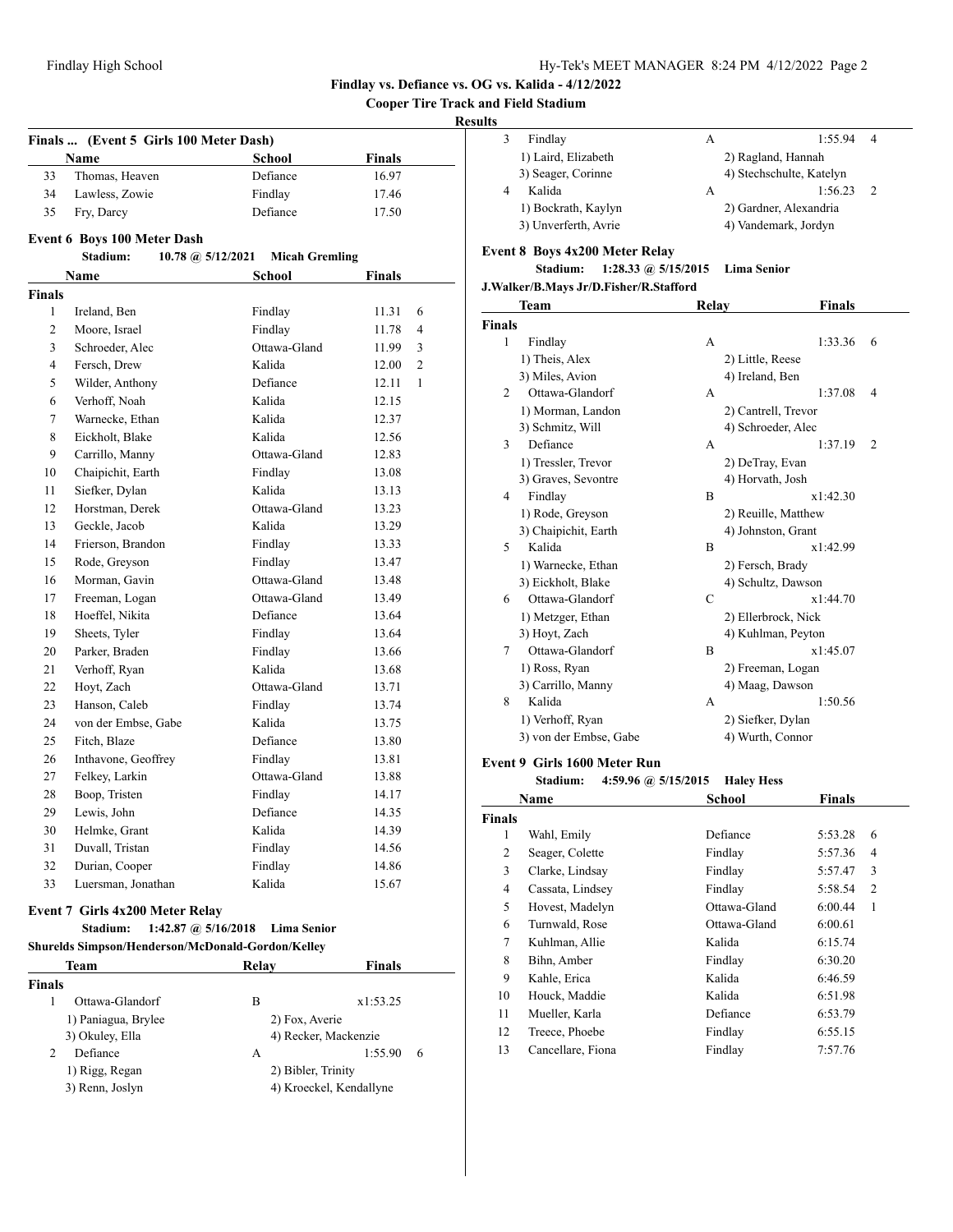**Cooper Tire Track and Field Stadium**

#### **Results**

| Event 10 Boys 1600 Meter Run<br>Stadium:<br>4:15.39 @ $5/18/2018$<br><b>Ryan Johnston</b> |                     |              |                           |  |  |
|-------------------------------------------------------------------------------------------|---------------------|--------------|---------------------------|--|--|
|                                                                                           | <b>Name</b>         | School       | Finals                    |  |  |
| <b>Finals</b>                                                                             |                     |              |                           |  |  |
| 1                                                                                         | Cordonnier, Ty      | Findlay      | 4:44.50<br>6              |  |  |
| 2                                                                                         | Rosengarten, Ty     | Ottawa-Gland | 4:45.35<br>4              |  |  |
| 3                                                                                         | Batt, Cole          | Defiance     | 4:47.78<br>3              |  |  |
| 4                                                                                         | Barnhardt, Jacob    | Findlay      | $\overline{2}$<br>4:50.72 |  |  |
| 5                                                                                         | Robertson, Jevon    | Findlay      | 1<br>4:59.97              |  |  |
| 6                                                                                         | Spiceland, Jeremiah | Findlay      | 5:00.40                   |  |  |
| 7                                                                                         | Behrendt, Andrew    | Findlay      | 5:01.23                   |  |  |
| 8                                                                                         | Gonzalez, Josiah    | Defiance     | 5:01.44                   |  |  |
| 9                                                                                         | Fenbert, Ian        | Ottawa-Gland | 5:02.87                   |  |  |
| 10                                                                                        | Macke, Isaac        | Ottawa-Gland | 5:03.55                   |  |  |
| 11                                                                                        | Valle, Elijah       | Defiance     | 5:04.70                   |  |  |
| 12                                                                                        | Paige, Darren       | Findlay      | 5:11.10                   |  |  |
| 13                                                                                        | Coressel, Peyton    | Defiance     | 5:18.10                   |  |  |
| 14                                                                                        | Schumaker, Kevin    | Kalida       | 5:21.33                   |  |  |
| 15                                                                                        | Gray, John Paul     | Findlay      | 5:26.67                   |  |  |
| 16                                                                                        | Batt, Noah          | Defiance     | 5:38.23                   |  |  |
| 17                                                                                        | Herbert, Brayden    | Defiance     | 5:48.97                   |  |  |
| 18                                                                                        | Keck - Priest, Max  | Defiance     | 5:50.24                   |  |  |
| 19                                                                                        | Bland, Zane         | Defiance     | 5:53.66                   |  |  |
| 20                                                                                        | Pineda, Edwin       | Ottawa-Gland | 5:56.62                   |  |  |
| 21                                                                                        | Flueckiger, Collin  | Ottawa-Gland | 6:03.73                   |  |  |

## **Event 11 Girls 4x100 Meter Relay**

| Stadium: | 48.86 @ 5/14/2021                        | <b>Fremont Ross</b> |
|----------|------------------------------------------|---------------------|
|          | B.Morrisette/N.KirkseyA.Elkins/J.Rozzell |                     |

| Team                   |   | Finals                   |       |
|------------------------|---|--------------------------|-------|
| Finals                 |   |                          |       |
| Ottawa-Glandorf        | A | 52.41                    | 6     |
| 1) Hedrick, Laney      |   | 2) Closson, Corinne      |       |
| 3) Recker, Mackenzie   |   | 4) Haselman, Lily        |       |
| Kalida                 | B | x53.65                   |       |
| 1) Bockrath, Meredith  |   | 2) Vorst, Lydia          |       |
| 3) Stechschulte, Allie |   | 4) Vandemark, Jordyn     |       |
| Defiance               | A | 54.71                    | 4     |
| 1) Harrison, Tierra    |   | 2) Bibler, Trinity       |       |
| 3) Lee, Dynasty        |   | 4) Kroeckel, Kendallyne  |       |
| Findlay                | A | 54.80                    | 2     |
| 1) Laird, Elizabeth    |   | 2) Arnett, Shania        |       |
| 3) Ragland, Hannah     |   | 4) Stechschulte, Katelyn |       |
| Kalida                 | A | 55.65                    |       |
| 1) Krouse, Katherine   |   | 2) Schulte, Lauren       |       |
| 3) Siebeneck, Sara     |   | 4) Bockrath, Kaylyn      |       |
| Findlay                | B | x59.60                   |       |
| 1) Hagedorn, Madelline |   | 2) Johnson, Olivia       |       |
| 3) McNamara, Michaela  |   | 4) Kunkle, Eneyece       |       |
|                        |   |                          | Relay |

# **Event 12 Boys 4x100 Meter Relay**

**Stadium: 42.91 @ 5/15/2019 Mansfield Senior C.Ellerbe/A.Huguely/A.Grose/A.Grose**

| Team                              | Relay | <b>Finals</b>          |                |
|-----------------------------------|-------|------------------------|----------------|
| <b>Finals</b>                     |       |                        |                |
| Findlay<br>1                      | A     | 44.64                  | 6              |
| 1) Theis, Alex                    |       | 2) Little, Reese       |                |
| 3) Moore, Israel                  |       | 4) Miles, Avion        |                |
| Ottawa-Glandorf<br>$\overline{c}$ | A     | 45.09                  | $\overline{4}$ |
| 1) Schmitz, Will                  |       | 2) Cantrell, Trevor    |                |
| 3) Schroeder, Alec                |       | 4) Morman, Landon      |                |
| 3<br>Kalida                       | B     | x45.68                 |                |
| 1) Warnecke, Ethan                |       | 2) Verhoff, Noah       |                |
| 3) Fersch, Brady                  |       | 4) Fersch, Drew        |                |
| Defiance<br>4                     | A     | 48.07                  | $\overline{2}$ |
| 1) Robinson, Joe                  |       | 2) Howerton, Eli       |                |
| 3) Hall, Nicasiso                 |       | 4) Wilder, Anthony     |                |
| Ottawa-Glandorf<br>5              | B     | x48.63                 |                |
| 1) Carrillo, Manny                |       | 2) Schroeder, Grant    |                |
| 3) Freeman, Logan                 |       | 4) Hoyt, Zach          |                |
| Findlay<br>6                      | B     | x51.45                 |                |
| 1) Rode, Greyson                  |       | 2) Chaipichit, Earth   |                |
| 3) Frierson, Brandon              |       | 4) Inthavone, Geoffrey |                |
| Ottawa-Glandorf<br>7              | C     | x51.77                 |                |
| 1) Morman, Gavin                  |       | 2) Horstman, Derek     |                |
| 3) Evers, Grant                   |       | 4) Felkey, Larkin      |                |

## **Event 13 Girls 400 Meter Dash**

|               | Stadium:              | 56.87 @ 5/9/2018 | <b>Suerethia Henderson</b> |               |                |
|---------------|-----------------------|------------------|----------------------------|---------------|----------------|
|               | <b>Name</b>           |                  | School                     | <b>Finals</b> |                |
| <b>Finals</b> |                       |                  |                            |               |                |
| 1             | Fenbert, Olivia       |                  | Ottawa-Gland               | 1:00.85       | 6              |
| 2             | Hohenberger, Samantha |                  | Defiance                   | 1:03.84       | 4              |
| 3             | Renn, Joslyn          |                  | Defiance                   | 1:04.73       | 3              |
| 4             | Dittman, Karlee       |                  | Findlay                    | 1:05.40       | $\overline{c}$ |
| 5             | Wurth, Peyton         |                  | Kalida                     | 1:05.46       | 1              |
| 6             | Fox, Averie           |                  | Ottawa-Gland               | 1:06.23       |                |
| 7             | Zaciewski, Lilly      |                  | Findlay                    | 1:07.54       |                |
| 8             | Paniagua, Brylee      |                  | Ottawa-Gland               | 1:11.37       |                |
| 9             | Gardner, Alexandria   |                  | Kalida                     | 1:12.93       |                |
| 10            | Brunetti, Martina     |                  | Defiance                   | 1:14.95       |                |
| 11            | Barra, Larissa        |                  | Defiance                   | 1:25.31       |                |

#### **Event 14 Boys 400 Meter Dash**

|  | Stadium: | 49.00 @ $5/15/2015$ | <b>Rico Stafford</b> |
|--|----------|---------------------|----------------------|
|--|----------|---------------------|----------------------|

|               | Name              | School       | Finals |                |
|---------------|-------------------|--------------|--------|----------------|
| <b>Finals</b> |                   |              |        |                |
|               | Doepker, Zach     | Findlay      | 52.52  | 6              |
| 2             | Graves, Sevontre  | Defiance     | 53.32  | $\overline{4}$ |
| 3             | Vogt, Masen       | Ottawa-Gland | 54.38  | 3              |
| 4             | Steffen, Jimmy    | Findlay      | 55.05  | 2              |
| 5             | Reuille, Matthew  | Findlay      | 55.77  | 1              |
| 6             | Hermiller, Connor | Findlay      | 56.32  |                |
| 7             | Tressler, Trevor  | Defiance     | 56.47  |                |
| 8             | Ross, Ryan        | Ottawa-Gland | 56.78  |                |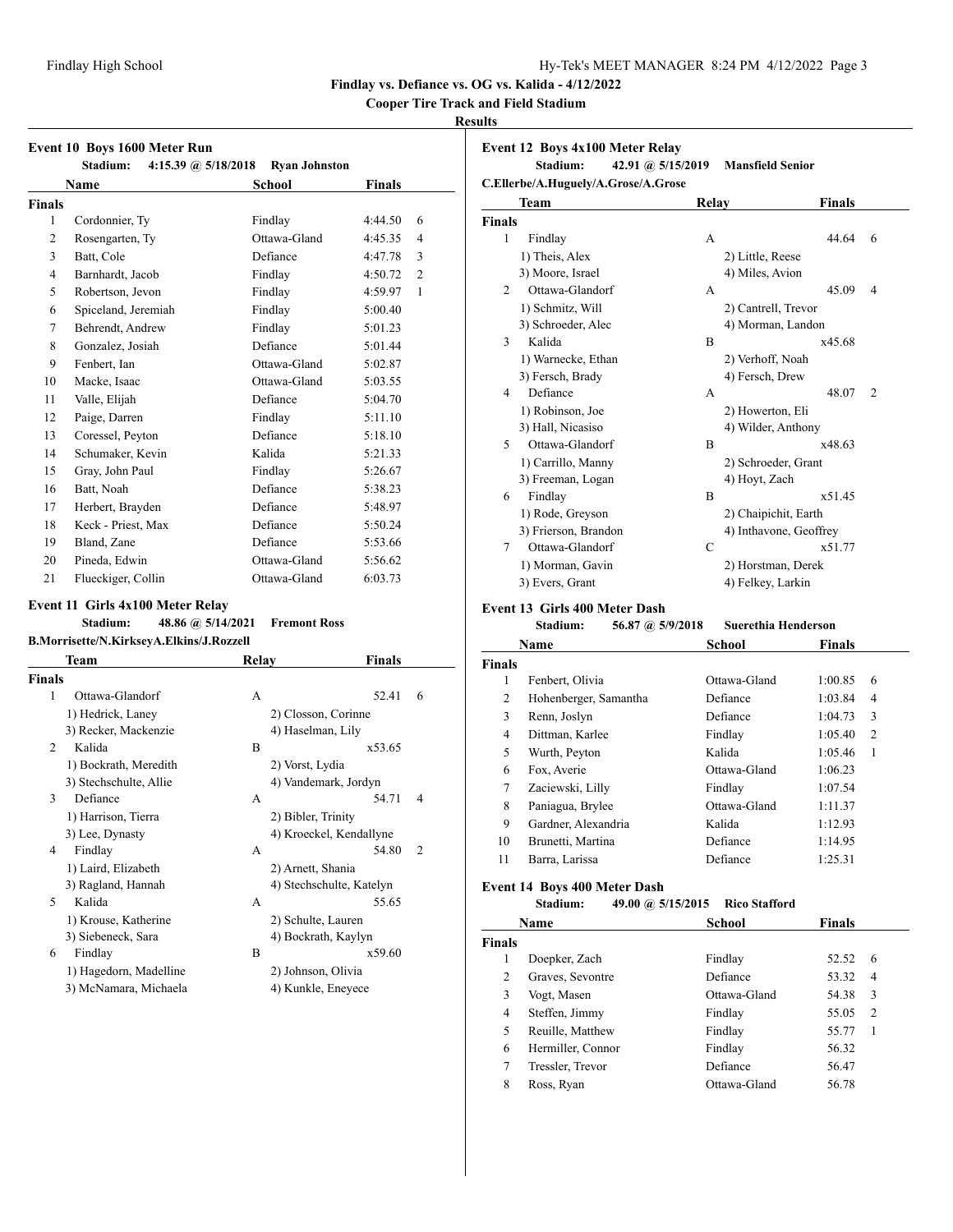**Cooper Tire Track and Field Stadium**

## **Results**

|    | Finals  (Event 14 Boys 400 Meter Dash) |              |         |  |
|----|----------------------------------------|--------------|---------|--|
|    | Name                                   | School       | Finals  |  |
| 9  | Ellerbrock, Nick                       | Ottawa-Gland | 57.35   |  |
| 10 | Miller, Heath                          | Kalida       | 57.44   |  |
| 11 | Howerton, Eli                          | Defiance     | 57.90   |  |
| 12 | Johnston, Grant                        | Findlay      | 58.20   |  |
| 13 | Metzger, Ethan                         | Ottawa-Gland | 58.81   |  |
| 14 | Chaipichit, Earth                      | Findlay      | 58.88   |  |
| 15 | Fortman, Grant                         | Kalida       | 58.90   |  |
| 16 | Jordan, Colin                          | Findlay      | 1:00.61 |  |
| 17 | Maag, Dawson                           | Ottawa-Gland | 1:01.25 |  |
| 18 | Eickholt, Blake                        | Kalida       | 1:03.08 |  |
| 19 | Wurth, Connor                          | Kalida       | 1:03.09 |  |
| 20 | Robinson, Joe                          | Defiance     | 1:03.33 |  |
| 21 | Meyer, Drew                            | Kalida       | 1:03.42 |  |
| 22 | Fitch, Blaze                           | Defiance     | 1:07.16 |  |
| 23 | Helmke, Grant                          | Kalida       | 1:07.50 |  |
| 24 | Lewis, John                            | Defiance     | 1:09.71 |  |
| 25 | Luersman, Jonathan                     | Kalida       | 1:20.33 |  |

# **Event 15 Girls 300 Meter Hurdles**

|               | 45.01 @ 5/15/2015<br>Stadium: | <b>Grace Winckowski</b> |               |  |
|---------------|-------------------------------|-------------------------|---------------|--|
|               | Name                          | School                  | <b>Finals</b> |  |
| <b>Finals</b> |                               |                         |               |  |
| 1             | Beach, Clara                  | Ottawa-Gland            | 51.35<br>6    |  |
| 2             | Okuley, Ella                  | Ottawa-Gland            | 51.60<br>4    |  |
| 3             | Seager, Corinne               | Findlay                 | 3<br>52.62    |  |
| 4             | Miller, Ady                   | Kalida                  | 2<br>53.67    |  |
| 5             | Rigg, Regan                   | Defiance                | 1<br>54.84    |  |
| 6             | Diemer, Alysha                | Ottawa-Gland            | 55.31         |  |
| 7             | Ernst, Allie                  | Findlay                 | 56.19         |  |
| 8             | Foos, Molly                   | Findlay                 | 58.05         |  |
| 9             | Stechschulte, Allie           | Kalida                  | 58.34         |  |
| 10            | Krouse, Katherine             | Kalida                  | 58.90         |  |
| 11            | Strauer, Reese                | Kalida                  | 1:02.60       |  |
| 12            | McNamara, Michaela            | Findlay                 | 1:05.15       |  |

## **Event 16 Boys 300 Meter Hurdles**

|                | Stadium:                     | 38.16 @ 5/18/2018 Hudson McDaniel |                |
|----------------|------------------------------|-----------------------------------|----------------|
|                | Name                         | Finals<br>School                  |                |
| <b>Finals</b>  |                              |                                   |                |
| 1              | Horvath, Josh                | Defiance<br>41.84                 | 6              |
| $\overline{c}$ | Duling, Dane                 | Ottawa-Gland<br>43.82             | 4              |
| 3              | Bihn, Spencer                | 45.28<br>Findlay                  | 3              |
| 4              | Little, Reese                | 45.43<br>Findlay                  | $\mathfrak{D}$ |
| 5              | Faber, Chase                 | Ottawa-Gland<br>46.96             | $\mathbf{1}$   |
| 6              | Hall, Nicasiso               | Defiance<br>49.30                 |                |
| 7              | Sheidler, Payton             | 49.44<br>Findlay                  |                |
| 8              | Kuhlman, Peyton              | Ottawa-Gland<br>49.44             |                |
| 9              | Oliver, Jayden               | 49.50<br>Ottawa-Gland             |                |
|                | Event 17 Girls 800 Meter Run |                                   |                |
|                | Stadium:                     | 2:11.21 @ 4/12/2022 Alexa Fortman |                |
|                | Name                         | Finals<br>School                  |                |
| <b>Finals</b>  |                              |                                   |                |
| 1              | Fortman, Alexa               | Ottawa-Gland<br>2:11.21@6         |                |

|                | Burgei, Andrea<br>2   | Kalida   | 2:33.50<br>$\overline{4}$ |  |
|----------------|-----------------------|----------|---------------------------|--|
| 3              | Prusnek, Katie        | Findlay  | 2:36.12<br>3              |  |
| $\overline{4}$ | Horvath, Mira         | Defiance | 2:39.15<br>2              |  |
|                | 5<br>Cassata, Lindsey | Findlay  | 2:42.94<br>1              |  |
|                | Seager, Colette<br>6  | Findlay  | 2:49.12                   |  |
|                | Clarke, Lindsay<br>7  | Findlay  | 2:53.79                   |  |
| 8              | Mueller, Karla        | Defiance | 3:09.92                   |  |
| 9              | Houck, Maddie         | Kalida   | 3:15.21                   |  |
| 10             | Treece, Phoebe        | Findlay  | 3:17.72                   |  |
| 11             | Cancellare, Fiona     | Findlay  | 3:41.03                   |  |
|                |                       |          |                           |  |

# **Event 18 Boys 800 Meter Run**

**Stadium: 1:52.35 @ 5/11/2018 Nathan Cousino**

|                | Name                 | School       | <b>Finals</b>             |
|----------------|----------------------|--------------|---------------------------|
| <b>Finals</b>  |                      |              |                           |
| 1              | Stechschulte, Adrian | Findlay      | 2:07.10<br>6              |
| 2              | Smith, Ben           | Findlay      | 2:08.81<br>$\overline{4}$ |
| 3              | Fortman, Elijah      | Defiance     | 2:10.86<br>3              |
| $\overline{4}$ | Heitmeyer, Collin    | Kalida       | 2:11.35<br>$\overline{2}$ |
| 5              | Fenbert, Ian         | Ottawa-Gland | 2:12.08<br>$\mathbf{1}$   |
| 6              | Barnhardt, Jacob     | Findlay      | 2:13.05                   |
| 7              | Macke, Isaac         | Ottawa-Gland | 2:13.73                   |
| 8              | Rosengarten, Ty      | Ottawa-Gland | 2:13.81                   |
| 9              | Jurcevich, Viktor    | Defiance     | 2:13.87                   |
| 10             | Robertson, Jevon     | Findlay      | 2:15.57                   |
| 11             | Behrendt, Andrew     | Findlay      | 2:18.58                   |
| 12             | Fortman, Jackson     | Defiance     | 2:18.81                   |
| 13             | Paige, Darren        | Findlay      | 2:23.79                   |
| 14             | Gray, John Paul      | Findlay      | 2:24.90                   |
| 15             | Feasel, Justin       | Findlay      | 2:25.45                   |
| 16             | Batt, Noah           | Defiance     | 2:26.68                   |
| 17             | Reimer, Adam         | Findlay      | 2:27.09                   |
| 18             | Swann, Nick          | Findlay      | 2:35.07                   |
| 19             | Hernandez, Santi     | Findlay      | 2:36.02                   |
| 20             | Pineda, Edwin        | Ottawa-Gland | 2:37.26                   |
| 21             | Keck - Priest, Max   | Defiance     | 2:38.71                   |
| 22             | Herbert, Brayden     | Defiance     | 2:41.41                   |
| 23             | Bland, Zane          | Defiance     | 2:43.09                   |

| <b>Suerethia Henderson</b><br>Stadium:<br>$24.55 \; \omega$ 5/16/2018 |                    |              |                         |
|-----------------------------------------------------------------------|--------------------|--------------|-------------------------|
|                                                                       | Name               | School       | Finals                  |
| <b>Finals</b>                                                         |                    |              |                         |
| 1                                                                     | Fenbert, Olivia    | Ottawa-Gland | 27.48<br>6              |
| 2                                                                     | Bockrath, Meredith | Kalida       | 4<br>28.47              |
| 3                                                                     | Unverferth, Avrie  | Kalida       | 3<br>28.72              |
| 4                                                                     | Bibler, Trinity    | Defiance     | 28.72<br>$\overline{c}$ |
| 5                                                                     | Renn, Joslyn       | Defiance     | 28.79<br>1              |
| 6                                                                     | Wurth, Peyton      | Kalida       | 29.00                   |
| 7                                                                     | Fox, Averie        | Ottawa-Gland | 29.02                   |
| 8                                                                     | Closson, Corinne   | Ottawa-Gland | 29.41                   |
| 9                                                                     | Zaciewski, Lilly   | Findlay      | 29.73                   |
| 10                                                                    | Harrison, Tierra   | Defiance     | 29.82                   |
| 11                                                                    | Paniagua, Brylee   | Ottawa-Gland | 30.45                   |
| 12                                                                    | Arnett, Shania     | Findlay      | 30.61                   |
| 13                                                                    | Rittenhouse, Reece | Defiance     | 31.07                   |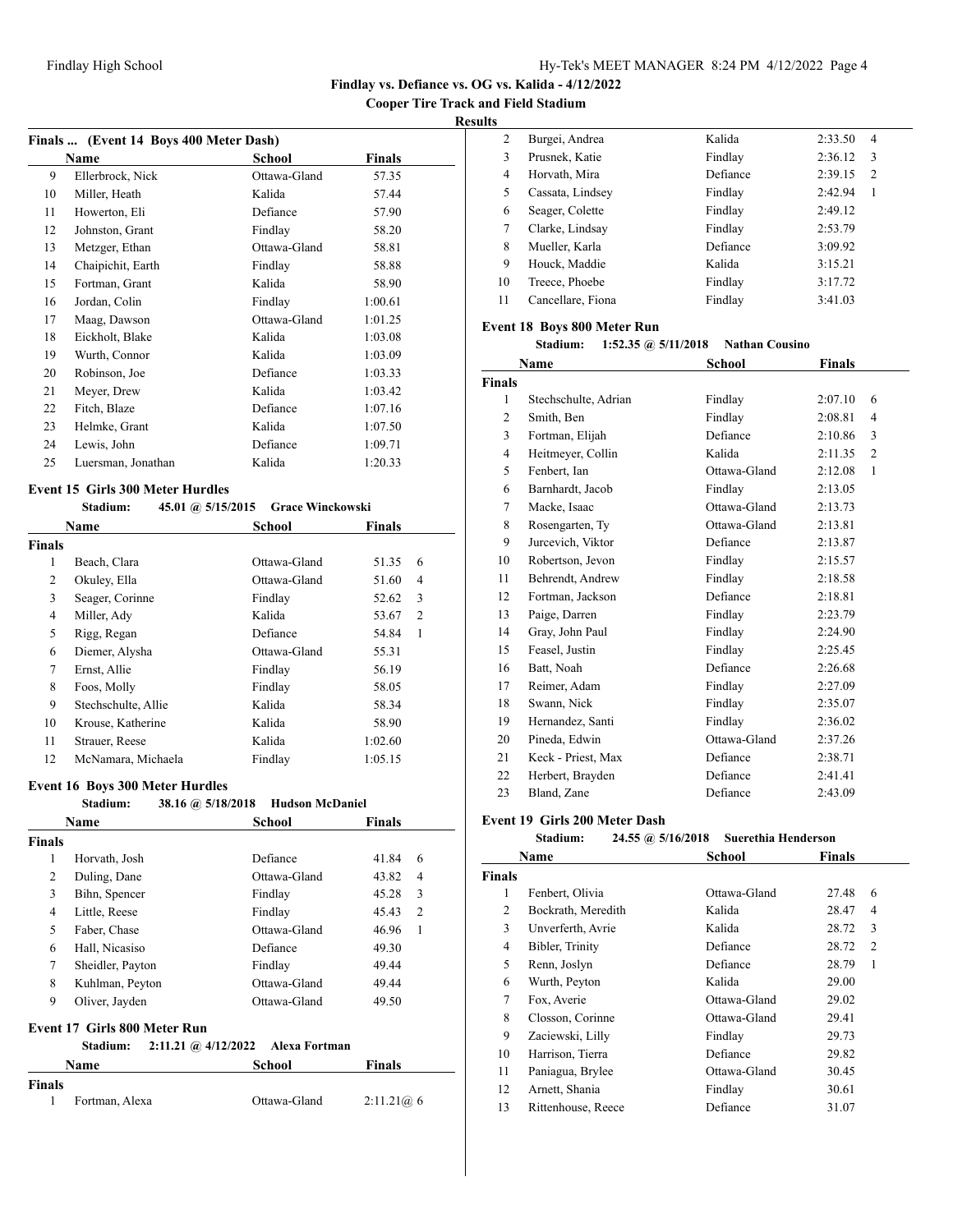**Cooper Tire Track and Field Stadium**

#### **Results**

|    | Finals  (Event 19 Girls 200 Meter Dash) |              |        |  |
|----|-----------------------------------------|--------------|--------|--|
|    | Name                                    | School       | Finals |  |
| 14 | Lee, Dynasty                            | Defiance     | 31.09  |  |
| 15 | Lemire, Vanessa                         | Findlay      | 31.85  |  |
| 16 | Smith, Mari                             | Defiance     | 31.97  |  |
| 17 | Verhoff, Caylee                         | Ottawa-Gland | 32.02  |  |
| 18 | Zapata, Madi                            | Defiance     | 32.44  |  |
| 19 | Swiers, Grace                           | Findlay      | 32.87  |  |
| 20 | Cruz, Alexia                            | Defiance     | 32.92  |  |
| 21 | Chenevey, Marin                         | Findlay      | 33.13  |  |
| 22 | Hagedorn, Madelline                     | Findlay      | 33.16  |  |
| 23 | Weyer, Macey                            | Findlay      | 33.95  |  |
| 24 | Bender, Isabella                        | Findlay      | 34.26  |  |
| 25 | Myers, Sidney                           | Findlay      | 34.69  |  |
| 26 | Brinkman, Gabi                          | Kalida       | 34.93  |  |
| 27 | Rader, Phaylin                          | Ottawa-Gland | 34.94  |  |
| 28 | Fry, Darcy                              | Defiance     | 36.16  |  |
| 29 | Arnett-Bowers, Sahvannah                | Findlay      | 36.23  |  |
| 30 | Zimmerly, Morgan                        | Ottawa-Gland | 36.76  |  |

#### **Event 20 Boys 200 Meter Dash**<br>Stadium: 21.85 **Stadium: 21.85 @ 5/20/2017 Mason Warnimont**

|                | Stadium:<br>21.85 (a) 5/20/2017 | <b>Mason Warnimont</b> |                         |
|----------------|---------------------------------|------------------------|-------------------------|
|                | Name                            | <b>School</b>          | <b>Finals</b>           |
| Finals         |                                 |                        |                         |
| 1              | Ireland, Ben                    | Findlay                | 6<br>22.98              |
| $\overline{c}$ | Miles, Avion                    | Findlay                | $\overline{4}$<br>23.67 |
| 3              | Schroeder, Alec                 | Ottawa-Gland           | 3<br>23.74              |
| $\overline{4}$ | Fersch, Drew                    | Kalida                 | $\overline{c}$<br>24.09 |
| 5              | Verhoff, Noah                   | Kalida                 | 1<br>24.12              |
| 6              | Schmitz, Will                   | Ottawa-Gland           | 25.02                   |
| 7              | Eickholt, Blake                 | Kalida                 | 25.63                   |
| 8              | Wilder, Anthony                 | Defiance               | 25.67                   |
| 9              | Carrillo, Manny                 | Ottawa-Gland           | 26.29                   |
| 10             | Hall, Nicasiso                  | Defiance               | 26.40                   |
| 11             | Chaipichit, Earth               | Findlay                | 26.73                   |
| 12             | Geckle, Jacob                   | Kalida                 | 26.74                   |
| 13             | Robinson, Joe                   | Defiance               | 26.96                   |
| 14             | Hoyt, Zach                      | Ottawa-Gland           | 27.01                   |
| 15             | Rode, Greyson                   | Findlay                | 27.82                   |
| 16             | Frierson, Brandon               | Findlay                | 27.96                   |
| 17             | Fitch, Blaze                    | Defiance               | 28.00                   |
| 18             | Inthavone, Simon                | Findlay                | 28.11                   |
| 19             | Jordan, Colin                   | Findlay                | 28.22                   |
| 20             | Parker, Braden                  | Findlay                | 28.32                   |
| 21             | Morman, Gavin                   | Ottawa-Gland           | 28.39                   |
| 22             | Hasselbring, Joseph             | Defiance               | 28.70                   |
| 23             | Boop, Tristen                   | Findlay                | 28.76                   |
| 24             | Felkey, Larkin                  | Ottawa-Gland           | 28.82                   |
| 25             | Hanson, Caleb                   | Findlay                | 29.20                   |
| 26             | Verhoff, Ryan                   | Kalida                 | 29.54                   |
| 27             | Inthavone, Geoffrey             | Findlay                | 29.74                   |
| 28             | Helmke, Grant                   | Kalida                 | 29.74                   |
| 29             | Lewis, John                     | Defiance               | 29.87                   |
| 30             | Sheets, Tyler                   | Findlay                | 30.03                   |
| 31             | Durian, Cooper                  | Findlay                | 30.26                   |
| 32             | Luersman, Jonathan              | Kalida                 | 33.09                   |

| Event 21 Girls 3200 Meter Run<br>11:14.50 @ $5/17/2019$<br><b>Halle Hamilton</b><br>Stadium: |                 |          |               |
|----------------------------------------------------------------------------------------------|-----------------|----------|---------------|
| School<br><b>Finals</b><br>Name                                                              |                 |          |               |
| <b>Finals</b>                                                                                |                 |          |               |
| 1                                                                                            | Briseno, Layla  | Defiance | 12:19.53<br>6 |
| 2                                                                                            | Lane, Lizzy     | Findlay  | 12:52.99<br>4 |
| 3                                                                                            | Henige, Sabrina | Findlay  | 3<br>14:44.50 |
| 4                                                                                            | Kahle, Erica    | Kalida   | 14:58.35<br>2 |
| 5                                                                                            | Dong, Sammie    | Findlay  | 15:52.80<br>1 |
| 6                                                                                            | Rader, Lauren   | Findlay  | 16:22.80      |

#### **Event 22 Boys 3200 Meter Run**

```
Stadium: 9:28.16 @ 5/17/2019 Mhalicki Bronson
```

|               | Name               | School       | <b>Finals</b> |                |
|---------------|--------------------|--------------|---------------|----------------|
| <b>Finals</b> |                    |              |               |                |
| 1             | Perkins, Preston   | Findlay      | 10:38.68      | 6              |
| 2             | Batt, Cole         | Defiance     | 11:03.70      | 4              |
| 3             | Gonzalez, Josiah   | Defiance     | 11:08.17      | 3              |
| 4             | Coressel, Peyton   | Defiance     | 11:14.64      | $\overline{c}$ |
| 5             | Tran, Phat         | Findlay      | 11:17.67      | 1              |
| 6             | Valle, Elijah      | Defiance     | 11:27.88      |                |
| 7             | Black, Christain   | Findlay      | 11:45.72      |                |
| 8             | Schumaker, Kevin   | Kalida       | 11:58.61      |                |
| 9             | Langhals, Sam      | Ottawa-Gland | 13:03.01      |                |
| 10            | Flueckiger, Collin | Ottawa-Gland | 13:59.26      |                |

## **Event 23 Girls 4x400 Meter Relay**

# **Stadium: 4:01.94 @ 5/17/2019 Madison Comprehensive**

**P.Stanfield/M.Walker/E.Atwell/T.Huff**

|        | Team                     | Relay            | Finals                    |
|--------|--------------------------|------------------|---------------------------|
| Finals |                          |                  |                           |
| 1      | Defiance                 | A                | 4:19.31<br>6              |
|        | 1) Hohenberger, Samantha | 2) Wahl, Emily   |                           |
|        | 3) Renn, Joslyn          | 4) Horvath, Mira |                           |
| 2      | Ottawa-Glandorf          | A                | 4:21.89<br>4              |
|        | 1) Fox, Averie           |                  | 2) Hovest, Madelyn        |
|        | 3) Paniagua, Brylee      |                  | 4) Fortman, Alexa         |
| 3      | Kalida                   | A                | 4:26.06<br>$\overline{c}$ |
|        | 1) Fortman, Kenzie       |                  | 2) Kuhlman, Allie         |
|        | 3) Miller, Ady           |                  | 4) Burgei, Andrea         |
| 4      | Ottawa-Glandorf          | B                | x4:26.61                  |
|        | 1) Recker, Mackenzie     |                  | 2) Haselman, Lily         |
|        | 3) Turnwald, Rose        |                  | 4) Fenbert, Olivia        |
| 5      | Findlay                  | A                | 4:37.42                   |
|        | 1) Dittman, Karlee       |                  | 2) Stechschulte, Katelyn  |
|        | 3) Prusnek, Katie        |                  | 4) Zaciewski, Lilly       |
| 6      | Kalida                   | B                | x4:41.39                  |
|        | 1) Unverferth, Avrie     | 2) Vorst, Lydia  |                           |
|        | 3) Bockrath, Meredith    |                  | 4) Vandemark, Jordyn      |
| 7      | Findlay                  | B                | x5:05.96                  |
|        | 1) Ernst, Allie          | 2) Bihn, Amber   |                           |
|        | 3) Seager, Corinne       |                  | 4) Laird, Elizabeth       |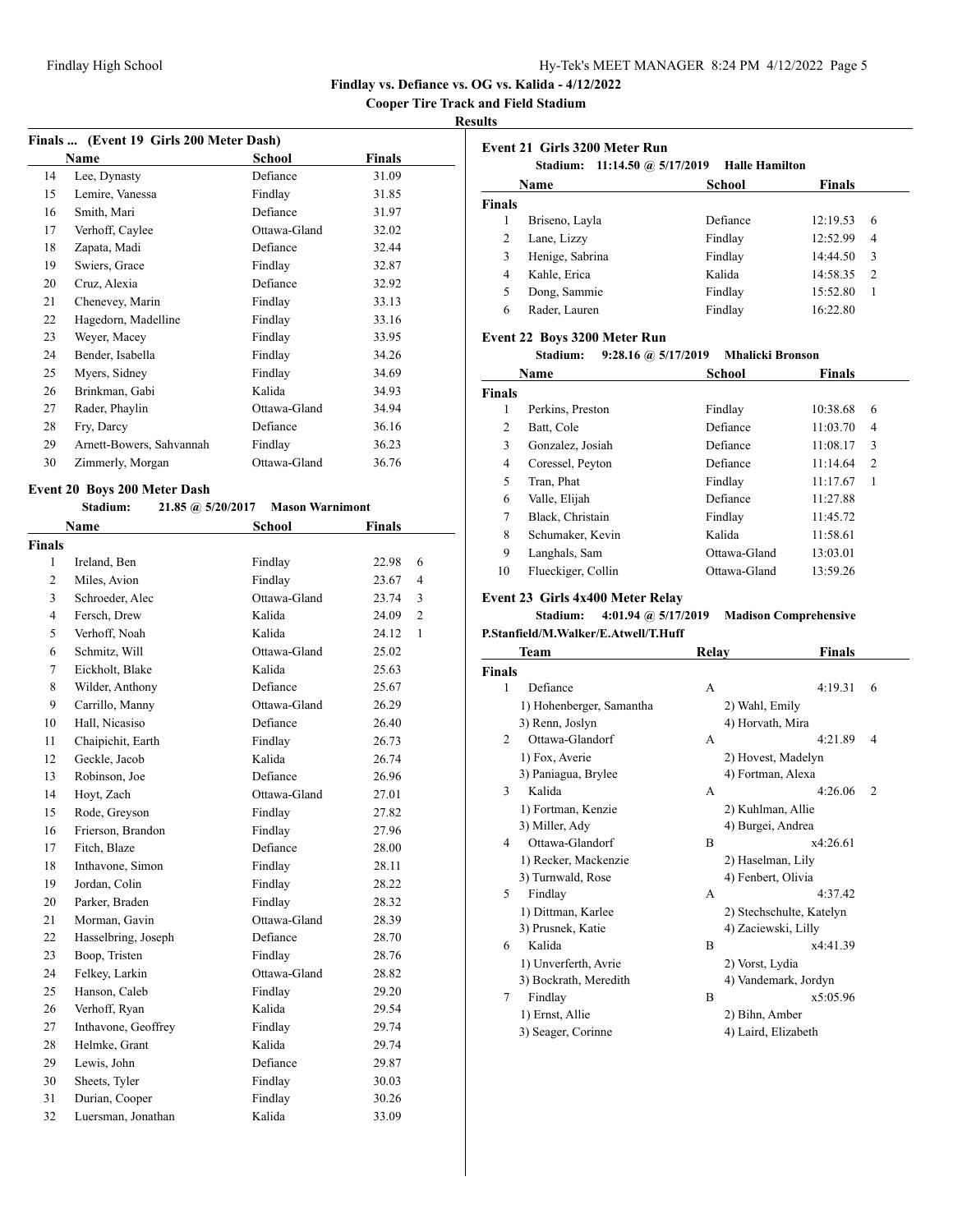# **Cooper Tire Track and Field Stadium**

## **Results**

| Team<br>Relay<br><b>Finals</b><br>1<br>Findlay<br>A<br>1) Little, Reese<br>2) Bihn, Spencer<br>3) Moore, Israel<br>4) Doepker, Zach<br>Defiance<br>2<br>А<br>1) Fortman, Elijah<br>2) Tressler, Trevor<br>3) Jurcevich, Viktor<br>4) Graves, Sevontre<br>Findlay<br>3<br>B<br>1) Steffen, Jimmy<br>2) Jordan, Colin<br>3) Cordonnier, Ty<br>4) Reuille, Matthew | <b>Finals</b> |                |
|-----------------------------------------------------------------------------------------------------------------------------------------------------------------------------------------------------------------------------------------------------------------------------------------------------------------------------------------------------------------|---------------|----------------|
|                                                                                                                                                                                                                                                                                                                                                                 |               |                |
|                                                                                                                                                                                                                                                                                                                                                                 |               |                |
|                                                                                                                                                                                                                                                                                                                                                                 | 3:36.86       | 6              |
|                                                                                                                                                                                                                                                                                                                                                                 |               |                |
|                                                                                                                                                                                                                                                                                                                                                                 |               |                |
|                                                                                                                                                                                                                                                                                                                                                                 | 3:43.25       | 4              |
|                                                                                                                                                                                                                                                                                                                                                                 |               |                |
|                                                                                                                                                                                                                                                                                                                                                                 |               |                |
|                                                                                                                                                                                                                                                                                                                                                                 | x3:44.03      |                |
|                                                                                                                                                                                                                                                                                                                                                                 |               |                |
|                                                                                                                                                                                                                                                                                                                                                                 |               |                |
| Kalida<br>4<br>A                                                                                                                                                                                                                                                                                                                                                | 3:48.33       | $\overline{2}$ |
| 1) Verhoff, Noah<br>2) Miller, Heath                                                                                                                                                                                                                                                                                                                            |               |                |
| 3) Fersch, Brady<br>4) Heitmeyer, Collin                                                                                                                                                                                                                                                                                                                        |               |                |
| Ottawa-Glandorf<br>5<br>А                                                                                                                                                                                                                                                                                                                                       | 3:54.09       |                |
| 1) Ellerbrock, Nick<br>2) Metzger, Ethan                                                                                                                                                                                                                                                                                                                        |               |                |
| 3) Kuhlman, Peyton<br>4) Fenbert, Ian                                                                                                                                                                                                                                                                                                                           |               |                |
| Ottawa-Glandorf<br>6<br>B                                                                                                                                                                                                                                                                                                                                       | x3:56.81      |                |
| 1) Duling, Dane<br>2) Rosengarten, Ty                                                                                                                                                                                                                                                                                                                           |               |                |
| 3) Faber, Chase<br>4) Cantrell, Trevor                                                                                                                                                                                                                                                                                                                          |               |                |
| Ottawa-Glandorf<br>7<br>C                                                                                                                                                                                                                                                                                                                                       | x3:57.56      |                |
| 1) Ross, Ryan<br>2) Macke, Isaac                                                                                                                                                                                                                                                                                                                                |               |                |
| 3) Oliver, Jayden<br>4) Vogt, Masen                                                                                                                                                                                                                                                                                                                             |               |                |
| $\overline{C}$<br>8<br>Findlay                                                                                                                                                                                                                                                                                                                                  | x4:03.46      |                |
| 1) Hermiller, Connor<br>2) Swann, Nick                                                                                                                                                                                                                                                                                                                          |               |                |
| 3) Hernandez, Santi<br>4) Feasel, Justin                                                                                                                                                                                                                                                                                                                        |               |                |
| Kalida<br>9<br>B                                                                                                                                                                                                                                                                                                                                                | x4:05.71      |                |
| 1) Fortman, Grant<br>2) Schultz, Dawson                                                                                                                                                                                                                                                                                                                         |               |                |
| 3) Meyer, Drew<br>4) Decker, Garrett                                                                                                                                                                                                                                                                                                                            |               |                |

# **Event 25 Girls Discus Throw**

| <b>Stadium:</b> | 165-08 @ $5/20/2017$ | <b>Molly Leppelmeier</b> |
|-----------------|----------------------|--------------------------|
|-----------------|----------------------|--------------------------|

|                | Name               | School       | Finals    |                |
|----------------|--------------------|--------------|-----------|----------------|
| Finals         |                    |              |           |                |
| 1              | Nichols, Brianna   | Findlay      | 144-09.50 | 6              |
| $\overline{2}$ | Hoffman, Emma      | Ottawa-Gland | 128-00.50 | 4              |
| 3              | Hovest, Camille    | Kalida       | 117-09.75 | 3              |
| 4              | Ellerbrock, Haley  | Ottawa-Gland | 96-03.75  | $\overline{c}$ |
| 5              | Westrick, Zoey     | Kalida       | 89-08.50  | $\mathbf{1}$   |
| 6              | Rohlf, Oktavia     | Defiance     | 88-04.25  |                |
| 7              | Schroeder, Avianna | Ottawa-Gland | 71-10.50  |                |
| 8              | Karhoff, Averi     | Ottawa-Gland | 71-07.50  |                |
| 9              | Haas, Ellie        | Findlay      | 66-08     |                |
| 10             | Kemp, Taushee      | Findlay      | 63-04     |                |
| 11             | Starbuck, Collett  | Kalida       | 57-02.50  |                |
| 12             | Verhoff, Paige     | Kalida       | 56-00     |                |
| 13             | Klausing, Tessa    | Ottawa-Gland | 55-07     |                |
| 14             | Sheaks, Lily       | Kalida       | 54-07     |                |
| 15             | Ellerbrock, Sarah  | Ottawa-Gland | 52-01     |                |
| 16             | Smith, Mari        | Defiance     | 51-04.50  |                |
| 17             | Boecker, Bailey    | Ottawa-Gland | 49-07     |                |
| 18             | Bloomfield, Myah   | Defiance     | $43-03$   |                |
|                |                    |              |           |                |

| 19            | Thomas, Heaven                    | Defiance            | 39-06     |   |
|---------------|-----------------------------------|---------------------|-----------|---|
|               | <b>Event 26 Boys Discus Throw</b> |                     |           |   |
|               | Stadium:<br>176-01 @ $5/20/2016$  | <b>Shae Watkins</b> |           |   |
|               | Name                              | School              | Finals    |   |
| <b>Finals</b> |                                   |                     |           |   |
| 1             | Hoehn, Cael                       | Ottawa-Gland        | 126-03    | 6 |
| 2             | Swyers, Jakob                     | Kalida              | 115-08    | 4 |
| 3             | Marquis, Hunter                   | Findlay             | 114-03    | 3 |
| 4             | Keckler II, Matthew               | Findlay             | 112-02    | 2 |
| 5             | Landwehr, Jeret                   | Kalida              | 109-07    | 1 |
| 6             | Knott, Landyn                     | Kalida              | 102-04    |   |
| 7             | Crutcher, Rahzik                  | Findlay             | 98-10     |   |
| 8             | Deming, Logan                     | Defiance            | 96-01     |   |
| 9             | Brinkman, Vinny                   | Ottawa-Gland        | 95-07     |   |
| 10            | Knapke, Grant                     | Kalida              | 95-04     |   |
| 11            | Powell, Zach                      | Ottawa-Gland        | 94-03.50  |   |
| 12            | Barnes, Cole                      | Findlay             | 91-07     |   |
| 13            | Reddish, Adam                     | Findlay             | 91-05     |   |
| 14            | Haley, Austin                     | Ottawa-Gland        | 91-04     |   |
| 15            | Kaufman, Hayden                   | Ottawa-Gland        | 88-11     |   |
| 16            | Hoffman, Steve                    | Defiance            | 88-08     |   |
| 17            | Siefker, Dylan                    | Kalida              | 85-04     |   |
| 18            | Killion, Aiden                    | Kalida              | 85-03     |   |
| 19            | Anspach, Tucker                   | Kalida              | 83-07.50  |   |
| 20            | Lipps, Jacob                      | Defiance            | 82-04     |   |
| 21            | Lehman, Wyatt                     | Kalida              | 79-02     |   |
| 22            | Gmutza, Branden                   | Defiance            | 79-01.50  |   |
| 23            | Valle, Romeo                      | Defiance            | 77-07     |   |
| 24            | Smith, Ian                        | Findlay             | 75-06     |   |
| 25            | Schnipke, Emerson                 | Kalida              | 72-04     |   |
| 26            | Nolan, Brady                      | Defiance            | 71-06     |   |
| 27            | Strite, Trevor                    | Ottawa-Gland        | 69-11     |   |
| 28            | Schulte, Landon                   | Ottawa-Gland        | 67-08.50  |   |
| 29            | Valdez, Santiago                  | Defiance            | 63-00     |   |
| 30            | Armstrong, Cole                   | Defiance            | 62-01     |   |
| 31            | Hoffman, Karson                   | Defiance            | 61-05     |   |
| 32            | Connor, Joey                      | Findlay             | 61-00     |   |
| 33            | Hazelton, Brock                   | Defiance            | 60-08     |   |
| 34            | Cox, Marcus                       | Kalida              | 60-05     |   |
| 35            | Gomez, Jesse                      | Findlay             | 59-09.50  |   |
| 36            | Rosa, Manny                       | Defiance            | 59-00     |   |
| 37            | Siefker, Dylan                    | Ottawa-Gland        | 58-04.50  |   |
| 38            | Mata, Julian                      | Defiance            | 57-08     |   |
| 39            | Siefer, Grant                     | Ottawa-Gland        | 57-00.50  |   |
| 40            | Adkins, Zack                      | Findlay             | 48-10     |   |
| 41            | Velez, Mikah                      | Defiance            | 47-08     |   |
| 42            | Meyer, Wyatt                      | Ottawa-Gland        | 46-07     |   |
| 43            | Hoffman, Henry                    | Defiance            | $45 - 11$ |   |
| 44            | Aguilar, Jorge                    | Defiance            | $38 - 10$ |   |
| 45            | Brooks, DaKwon                    | Defiance            | 38-09     |   |
| 46            | Valle, Fernando                   | Ottawa-Gland        | 1         |   |
|               |                                   |                     |           |   |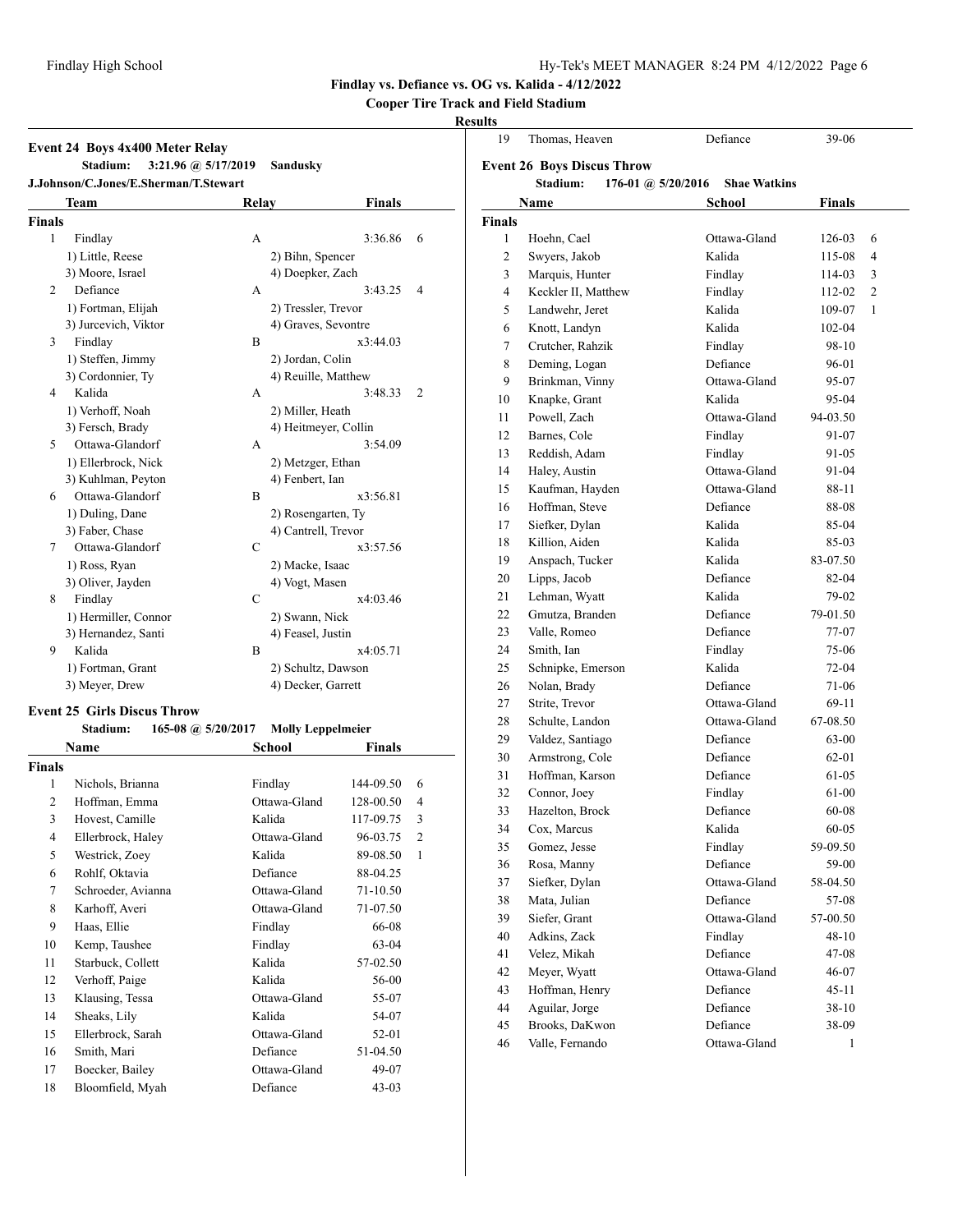**Cooper Tire Track and Field Stadium**

#### **Results**

|               | <b>Event 27 Girls High Jump</b><br>Stadium: | 5-06 @ $5/4/2018$ | <b>Julia Smith</b> |             |     |
|---------------|---------------------------------------------|-------------------|--------------------|-------------|-----|
|               | Name                                        |                   | School             | Finals      |     |
| <b>Finals</b> |                                             |                   |                    |             |     |
| 1             | Webken, Carly                               |                   | Kalida             | $4 - 06.00$ | 6   |
| 2             | Myers, Sidney                               |                   | Findlay            | J4-06.00    | 3.5 |
| 2             | Okuley, Ella                                |                   | Ottawa-Gland       | J4-06.00    | 3.5 |
| 4             | Vorst, Lydia                                |                   | Kalida             | $4-04.00$   | 2   |
| 5             | Lemire, Vanessa                             |                   | Findlay            | J4-04.00    | 1   |
| 6             | Diemer, Alysha                              |                   | Ottawa-Gland       | $4 - 02.00$ |     |
| 7             | Barfell, Jocelyn                            |                   | Findlay            | J4-02.00    |     |
| 7             | Caton, Emmy                                 |                   | Findlay            | J4-02.00    |     |
| 9             | Kunkle, Eneyece                             |                   | Findlay            | $4 - 00.00$ |     |
| 9             | Krouse, Katherine                           |                   | Kalida             | $4 - 00.00$ |     |
|               | Zapata, Madi                                |                   | Defiance           | NH          |     |
|               | Rigg, Regan                                 |                   | Defiance           | NH          |     |

## **Event 28 Boys High Jump**

|                | Stadium:         | $6-06$ (a) $4/19/2013$ | <b>Tyler Brown</b> |               |   |
|----------------|------------------|------------------------|--------------------|---------------|---|
|                | Name             |                        | School             | <b>Finals</b> |   |
| Finals         |                  |                        |                    |               |   |
| 1              | Doepker, Zach    |                        | Findlay            | 5-10.00       | 6 |
| $\overline{2}$ | Morman, Landon   |                        | Ottawa-Gland       | 5-06.00       | 4 |
| 3              | Warnecke, Ethan  |                        | Kalida             | J5-06.00      | 3 |
| 4              | Castro, Martin   |                        | Defiance           | $J5-04.00$    | 2 |
| 5              | Fersch, Brady    |                        | Kalida             | J5-06.00      | 1 |
| 6              | Steffen, Jimmy   |                        | Findlay            | $J5-04.00$    |   |
| 7              | Schroeder, Alex  |                        | Ottawa-Gland       | $5-02.00$     |   |
| 8              | Evers, Grant     |                        | Ottawa-Gland       | 5-00.00       |   |
| 8              | Schroeder, Grant |                        | Ottawa-Gland       | 5-00.00       |   |
| 8              | Graves, Sevontre |                        | Defiance           | 5-00.00       |   |
| 8              | Robertson, Jevon |                        | Findlay            | 5-00.00       |   |
| ---            | Hall, Nicasiso   |                        | Defiance           | NΗ            |   |
|                | Beckett, Griffin |                        | Ottawa-Gland       | NΗ            |   |

# **Event 29 Girls Long Jump**

|                | 18-00.50 @ $5/11/2018$<br>Stadium: | <b>Mariah Hopings</b> |              |                |
|----------------|------------------------------------|-----------------------|--------------|----------------|
|                | Name                               | School                | Finals       |                |
| Finals         |                                    |                       |              |                |
| 1              | Vorst, Lydia                       | Kalida                | 16-01.00     | 6              |
| $\overline{2}$ | Stechschulte, Katelyn              | Findlay               | $15 - 10.00$ | $\overline{4}$ |
| 3              | Hohenberger, Samantha              | Defiance              | 14-04.00     | 3              |
| 4              | May, Makayla                       | Findlay               | 14-03.75     | $\overline{2}$ |
| 5              | Harrison, Tierra                   | Defiance              | $13 - 10.00$ | 1              |
| 6              | Laird, Elizabeth                   | Findlay               | 13-08.00     |                |
| 7              | Closson, Corinne                   | Ottawa-Gland          | 13-07.00     |                |
| 8              | Hedrick, Laney                     | Ottawa-Gland          | 13-03.00     |                |
| 9              | Rittenour, Gabrielle               | Defiance              | 13-00.00     |                |
| 10             | Kunkle, Eneyece                    | Findlay               | 12-08.25     |                |
| 11             | Stechschulte, Allie                | Kalida                | 12-07.00     |                |
| 12             | Zapata, Madi                       | Defiance              | 11-06.00     |                |
| 13             | Rittenhouse, Reece                 | Defiance              | 11-05.25     |                |
| 14             | Lemire, Vanessa                    | Findlay               | 10-10.00     |                |
| 15             | Rader, Phaylin                     | Ottawa-Gland          | 10-04.25     |                |
|                |                                    |                       |              |                |

| <b>Event 30 Boys Long Jump</b> |                                   |                      |               |                |
|--------------------------------|-----------------------------------|----------------------|---------------|----------------|
|                                | Stadium: $23-05.50$ @ $5/16/2018$ | <b>Tevin Stewart</b> |               |                |
|                                | Name                              | School               | <b>Finals</b> |                |
| <b>Finals</b>                  |                                   |                      |               |                |
| 1                              | Miles, Avion                      | Findlay              | 20-02.50      | 6              |
| 2                              | Doepker, Zach                     | Findlay              | 19-09.25      | 4              |
| 3                              | Castro, Martin                    | Defiance             | 19-02.00      | 3              |
| $\overline{4}$                 | Morman, Landon                    | Ottawa-Gland         | 18-00.50      | $\overline{2}$ |
| 5                              | Fersch, Drew                      | Kalida               | 17-09.00      | 1              |
| 6                              | Cantrell, Trevor                  | Ottawa-Gland         | 17-05.00      |                |
| 7                              | DeTray, Evan                      | Defiance             | $17-04.00$    |                |
| 8                              | Morman, Gavin                     | Ottawa-Gland         | 17-03.50      |                |
| 9                              | Moore, Israel                     | Findlay              | 16-11.00      |                |
| 10                             | Steffen, Jimmy                    | Findlay              | 16-09.00      |                |
| 11                             | Tressler, Trevor                  | Defiance             | 16-08.50      |                |
| 12                             | Schultz, Dawson                   | Kalida               | 16-04.00      |                |
| 13                             | Freeman, Logan                    | Ottawa-Gland         | 16-03.50      |                |
| 14                             | Geckle, Jacob                     | Kalida               | 15-09.50      |                |
| 15                             | Evers, Grant                      | Ottawa-Gland         | 14-09.50      |                |
| 16                             | Felkey, Larkin                    | Ottawa-Gland         | 14-03.75      |                |
| 17                             | Inthavone, Geoffrey               | Findlay              | 13-10.00      |                |
| 18                             | Helmke, Grant                     | Kalida               | 12-05.50      |                |
| 19                             | Wurth, Connor                     | Kalida               | 11-04.00      |                |
|                                | Howerton, Eli                     | Defiance             | <b>FOUL</b>   |                |
| ---                            | Horstman, Derek                   | Ottawa-Gland         | <b>FOUL</b>   |                |

#### **Event 31 Girls Shot Put**

| Stadium: | 49-08 @ $5/18/2017$ | <b>Molly Leppelmeier</b> |
|----------|---------------------|--------------------------|
|----------|---------------------|--------------------------|

| Name   |                    | <b>School</b> | <b>Finals</b> |                |  |
|--------|--------------------|---------------|---------------|----------------|--|
| Finals |                    |               |               |                |  |
| 1      | Nichols, Brianna   | Findlay       | 39-02.00      | 6              |  |
| 2      | Hovest, Camille    | Kalida        | 37-00.00      | 4              |  |
| 3      | Hoffman, Emma      | Ottawa-Gland  | 32-09.00      | 3              |  |
| 4      | Rohlf, Oktavia     | Defiance      | 29-05.00      | $\overline{2}$ |  |
| 5      | Ellerbrock, Haley  | Ottawa-Gland  | 27-11.50      | 1              |  |
| 6      | Starbuck, Collett  | Kalida        | 27-04.00      |                |  |
| 7      | Klausing, Tessa    | Ottawa-Gland  | 27-02.50      |                |  |
| 8      | Westrick, Zoey     | Kalida        | 26-08.50      |                |  |
| 9      | Schroeder, Avianna | Ottawa-Gland  | 25-07.00      |                |  |
| 10     | Karhoff, Averi     | Ottawa-Gland  | 25-04.50      |                |  |
| 11     | Boecker, Bailey    | Ottawa-Gland  | 24-00.00      |                |  |
| 12     | Verhoff, Paige     | Kalida        | 23-11.00      |                |  |
| 13     | Ellerbrock, Sarah  | Ottawa-Gland  | $21 - 10.00$  |                |  |
| 14     | Bloomfield, Myah   | Defiance      | 21-06.00      |                |  |
| 15     | Smith, Faeth       | Findlay       | 21-01.00      |                |  |
| 16     | Haas, Ellie        | Findlay       | 19-06.00      |                |  |
| 17     | Sheaks, Lily       | Kalida        | 19-01.00      |                |  |
| 18     | Beach, Clara       | Ottawa-Gland  | 17-08.00      |                |  |
| 19     | Thomas, Heaven     | Defiance      | 17-00.00      |                |  |
|        |                    |               |               |                |  |

# **Event 32 Boys Shot Put**

## **Stadium: 56-02.50 @ 5/17/2019 Trey Leroux**

| <b>Name</b>   |             | <b>School</b> | <b>Finals</b> |  |  |
|---------------|-------------|---------------|---------------|--|--|
| <b>Finals</b> |             |               |               |  |  |
|               | Hoehn, Cael | Ottawa-Gland  | 44-06.50      |  |  |